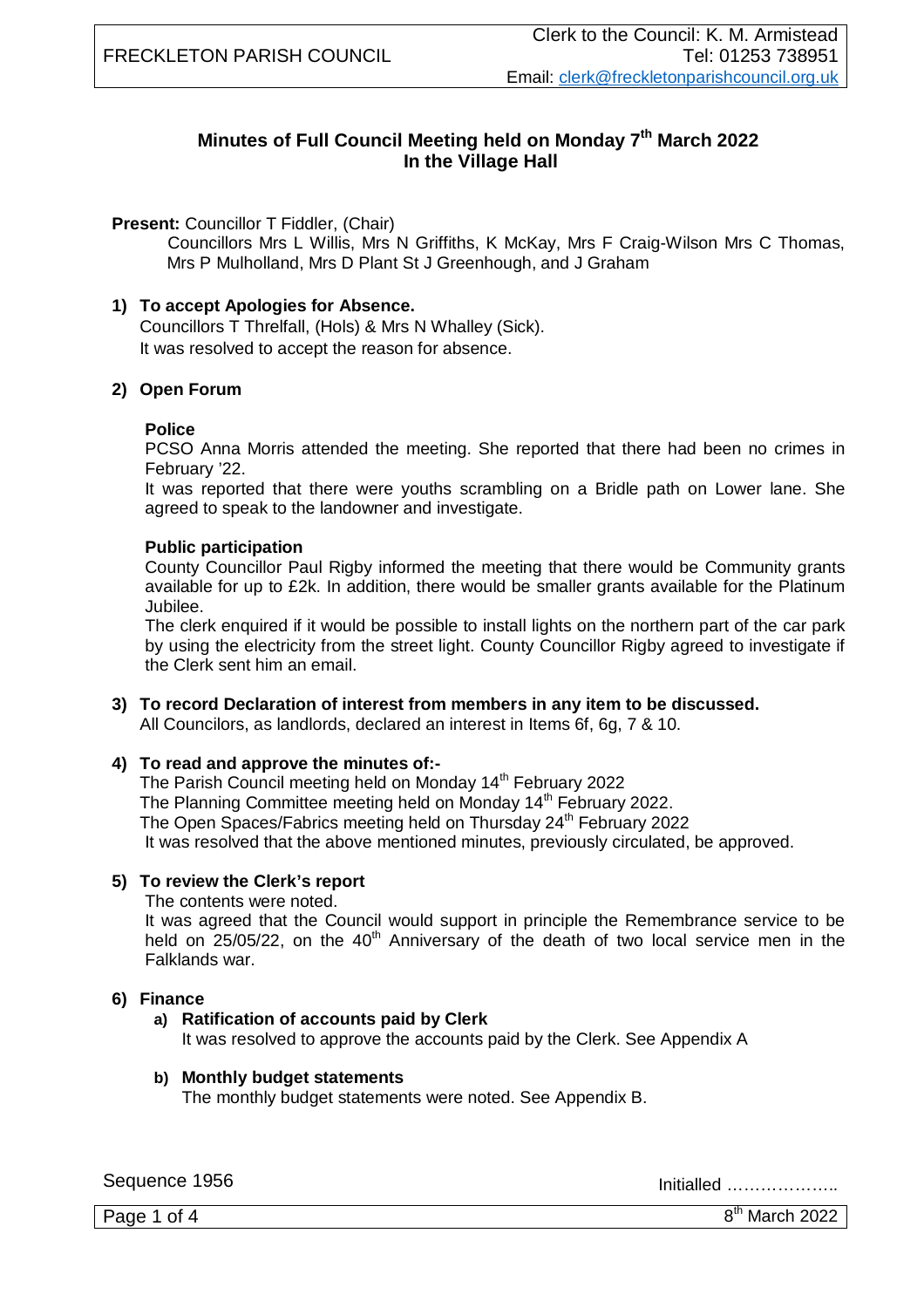**c) To approve the fixed Assets register.**

It was resolved to approve the Fixed Assets register, previously circulated.

**d) To ratify the Council's Internal Audit procedures have been carried out for the 2021/22 Accounts.**

It was confirmed that the Internal Audit procedures have been carried out.

- **e) To consider using the Security guard on the Bush lane sports field for the Club day weekend at cost of £15 per hour (previously £12 per hour)** It was resolved to accept the revised quotation.
- **f) To consider a request from the Football section for the installation of gates on the new Dug outs.**

It was resolved to accept the quotation of £2,290 plus VAT.

- **g) To consider replacing the doors and fascia boards on the Band room.** It was resolved to accept the following quotations:-
	- 1) To replace two doors, with escape barriers for, £2,875
	- 2) To replace two windows for £583
	- 3) To replace Fascia to Band room and storeroom £1,025

### **7) To approve the request for the Fair to be held on the Bush lane sports field from 14th – 21st June 2022.**

It was resolved that the Fair could be held on 14<sup>th</sup>-21<sup>st</sup> June 2022.

It was further resolved to allow the Fair to be held on Sunday  $19<sup>th</sup>$  June 2022 but commencing from 4:30pm to allow the Half Marathon to have been completed. It was suggested we ask the Fair to reduce the prices on this day to encourage more Families to attend the half Marathon.

**8) To consider a request from LCC to provide a list of small items of work e.g. bollards, a grit bin, a small road sign.**

It was resolved that the following items should be reported. Beware horses sign; Coastal path/Footpath sign; 20 mph sign.

**9) To consider a request from FBC for the proposed new Parish Ward structure for Freckleton**

It was resolved to accept the new 3 ward structure.

**10) To consider a request from FIB to plant 8 trees in Memorial gardens to celebrate the Queen's Jubilee.**

It was resolve not to plant trees in the Memorial garden as this was not a suitable place. It was agreed that an alternative site should be considered.

**11) To review the Postal confusion re Lytham road Freckleton and Lytham road Warton.** It was resolved to write to Royal mail to try to sort out this confusion.

#### **12) To agree the date of the next meeting**

It was resolved that the date of the next meeting be held on 4<sup>th</sup> April 2022

Date ……04/02/22

Sequence 1957 Initialled ………………..

Page 2 of 4

 $8<sup>th</sup>$  March 2022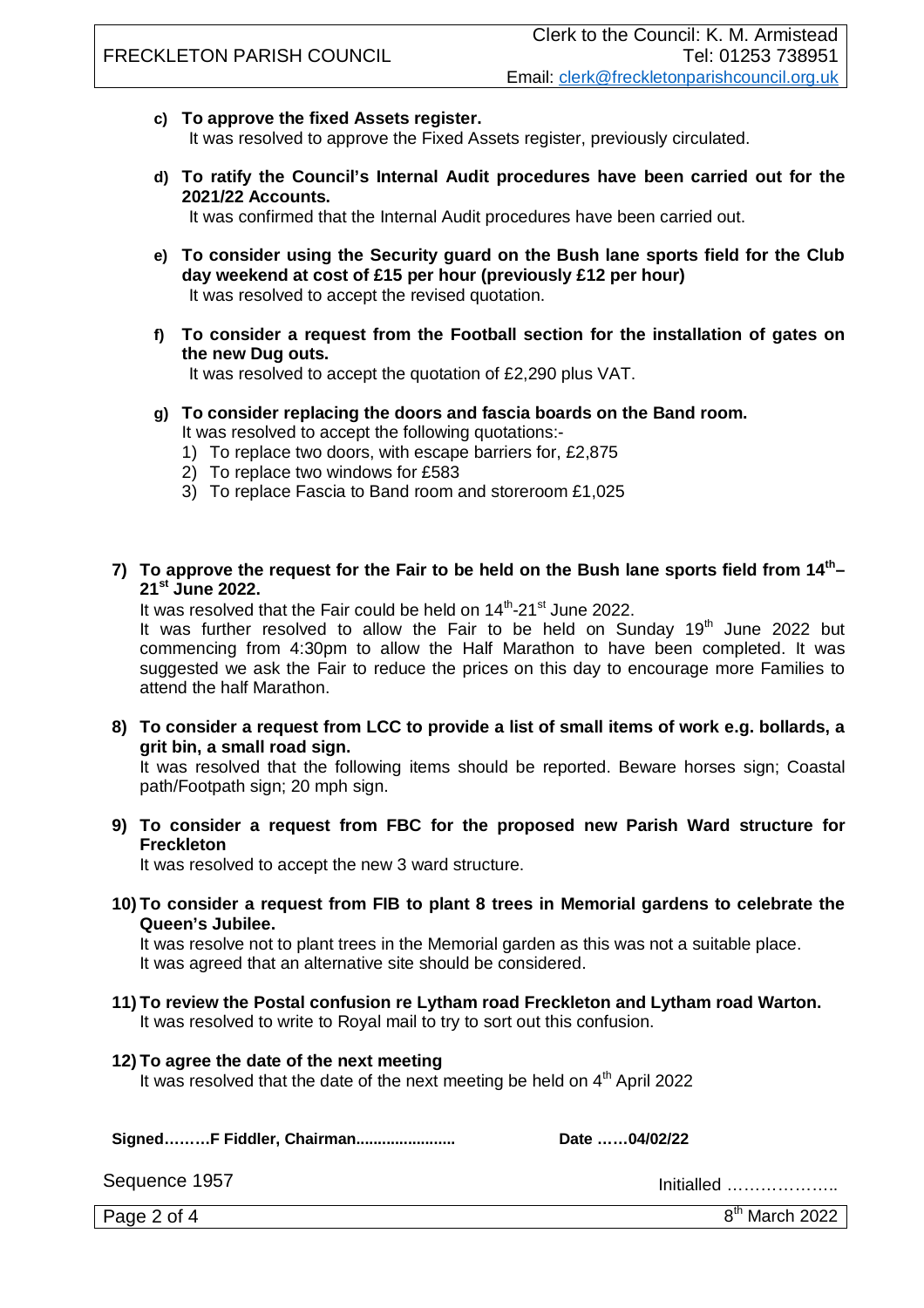.

|                                      | <b>Freckleton Parish Council</b>                                 |                                                                   |             |              |            |                   |
|--------------------------------------|------------------------------------------------------------------|-------------------------------------------------------------------|-------------|--------------|------------|-------------------|
|                                      |                                                                  |                                                                   |             |              |            |                   |
|                                      |                                                                  | Schedule of payments   Feb '22                                    |             |              |            |                   |
|                                      |                                                                  |                                                                   | Cheque No.  | £            | <b>VAT</b> | <b>Net of VAT</b> |
| <b>Precept Account</b>               |                                                                  |                                                                   |             |              |            |                   |
|                                      | 01/02/2022 Salary & Expenses February 2022                       |                                                                   | <b>BACS</b> | £2,309.84    |            | £2,309.84         |
|                                      | 08/02/2022 Freeola - internet domain charge                      |                                                                   | D/D         | £7.20        | £1.20      | £6.00             |
|                                      | 15/02/2022 BT Internet                                           |                                                                   | D/D         | £41.34       | £6.89      | £34.45            |
|                                      | 16/02/2022 Currys - New laptop                                   |                                                                   | <b>BACS</b> | £629.00      | £104.83    | £524.17           |
| <b>Open Spaces</b>                   |                                                                  |                                                                   |             |              |            |                   |
|                                      | 01/02/2022 M & A Haselden - litter picking & watering            |                                                                   | <b>BACS</b> | £751.50      |            | £751.50           |
|                                      | 01/02/2022 M & A Haselden - grass cutting                        |                                                                   | <b>BACS</b> | £1,539.66    |            | £1,539.66         |
|                                      | 03/02/2022 D Taylor - Reduce the height of the Village hall edge |                                                                   | <b>BACS</b> | 255          |            | £255.00           |
|                                      | 15/02/2022 EDF - electricity charges                             |                                                                   | D/D         | £28.00       | £1.33      | £26.67            |
|                                      |                                                                  | 01/02/2022 Brian the Brush - update Chairman's Noticeboard        | <b>BACS</b> | £620.00      |            | £620.00           |
|                                      |                                                                  | 03/02/2022 Woodys - materials for benches & stoops                | <b>BACS</b> | £95.71       | £15.95     | £79.76            |
|                                      |                                                                  | 03/02/2022 Kwik Skip - Hire of skip for rubbish from Storeroom    | <b>BACS</b> | £275.00      | £45.83     | £229.17           |
|                                      | 04/02/2022 Stryker - Defribulator battery                        |                                                                   | <b>BACS</b> | £94.25       | £15.71     | £78.54            |
|                                      | 08/02/2022 D Taylor - Repair Allotment fence, Tidy up Storeroom  |                                                                   | <b>BACS</b> | £225.00      |            | £225.00           |
|                                      | 14/02/2022 Bowling Club - Donation towards Noticeboards          |                                                                   | Cheque      | $-E1,060.00$ |            | $-E1,060.00$      |
|                                      | 21/02/2022 Carr's Billington - Weed Killer                       |                                                                   | <b>BACS</b> | £132.29      | £20.80     | £111.49           |
|                                      | 23/02/2022 SMS - Repair to seat                                  |                                                                   | <b>BACS</b> | 126          | £21.00     | £105.00           |
|                                      | 17/02/2022 APM Roofer - Repair to Rawstorne Centre roof          |                                                                   | <b>BACS</b> | £550.00      |            | £550.00           |
| <b>Allotments</b>                    |                                                                  |                                                                   |             |              |            |                   |
| <b>Community Development Account</b> |                                                                  |                                                                   |             |              |            |                   |
|                                      |                                                                  | 08/02/2022 Running Imp - Mugs etc for Queen's Celelbraction (50%) | <b>BACS</b> | £1,198.80    | £199.80    | £999.00           |
|                                      | 14/02/2022 FIB- donation towards Queen's Jubilee                 |                                                                   | Cheque No   | $-E500.00$   |            | $-E500.00$        |
|                                      | 31/12/2022 NatWest - interest                                    |                                                                   | D/P         | $-£0.08$     |            | $-£0.08$          |
|                                      | 31/01/2022 Nationwide - interest                                 |                                                                   | D/P         | $-E2.85$     |            | $-E2.85$          |
| <b>VAT</b>                           |                                                                  |                                                                   |             |              |            |                   |
|                                      |                                                                  |                                                                   |             |              |            |                   |
| <b>Total</b>                         |                                                                  |                                                                   |             | £7,315.66    | £433.35    | £6,882.31         |

## **Appendix A**